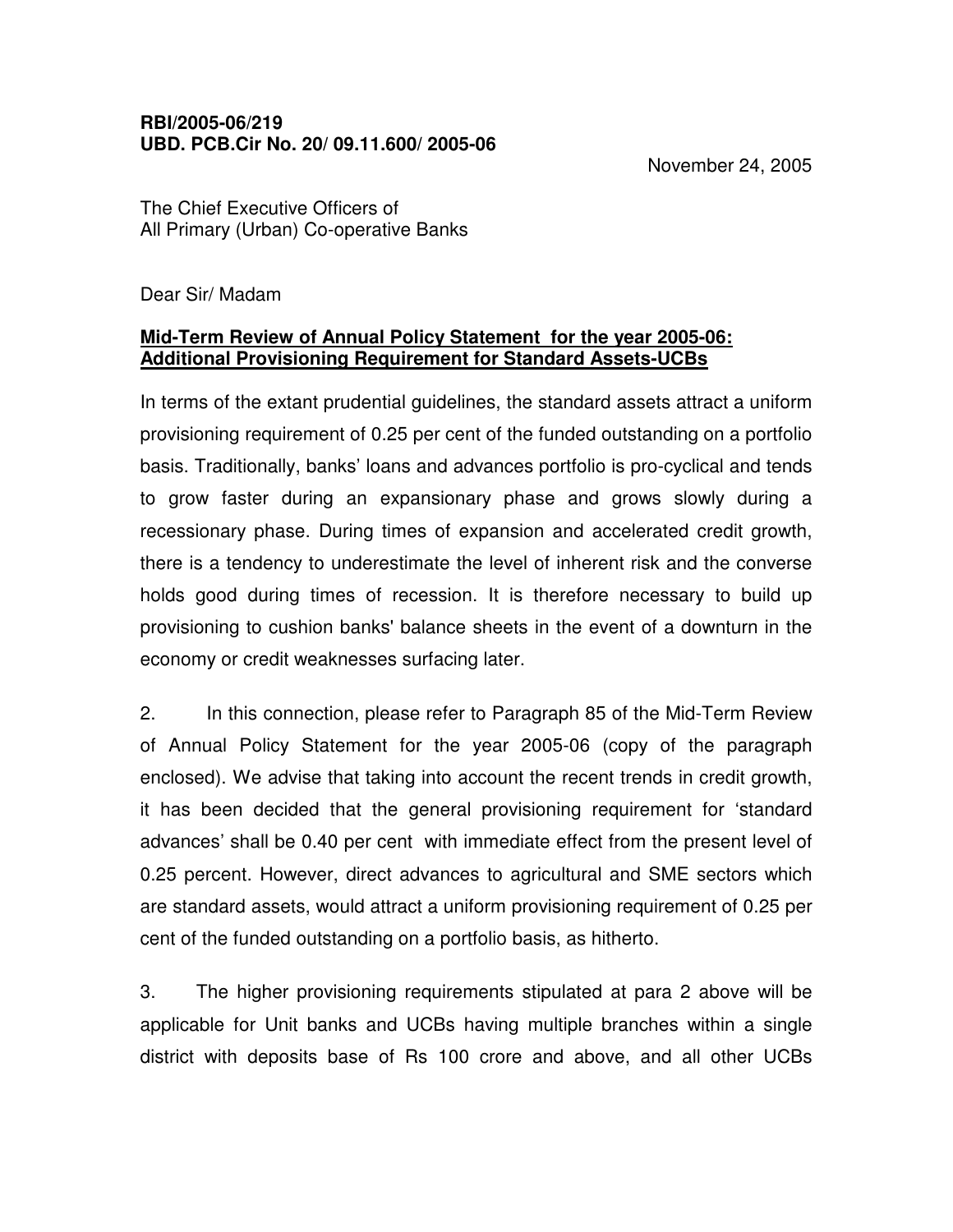operating in more than one district. For other UCBs the existing requirement of provisioning of 0.25 % for standard asset will continue.

Note: The deposit base for the above shall be determined on the basis of fortnightly average of the demand and time liabilities in the immediate preceding financial year.

4. These provisions would be eligible for inclusion in Tier II capital for capital adequacy purposes up to the permitted extent, as hitherto.

5. Please acknowledge receipt to concerned Regional Office of the Reserve Bank.

Yours faithfully,

(N.S Vishwanathan) Chief General Manager-in-Charge